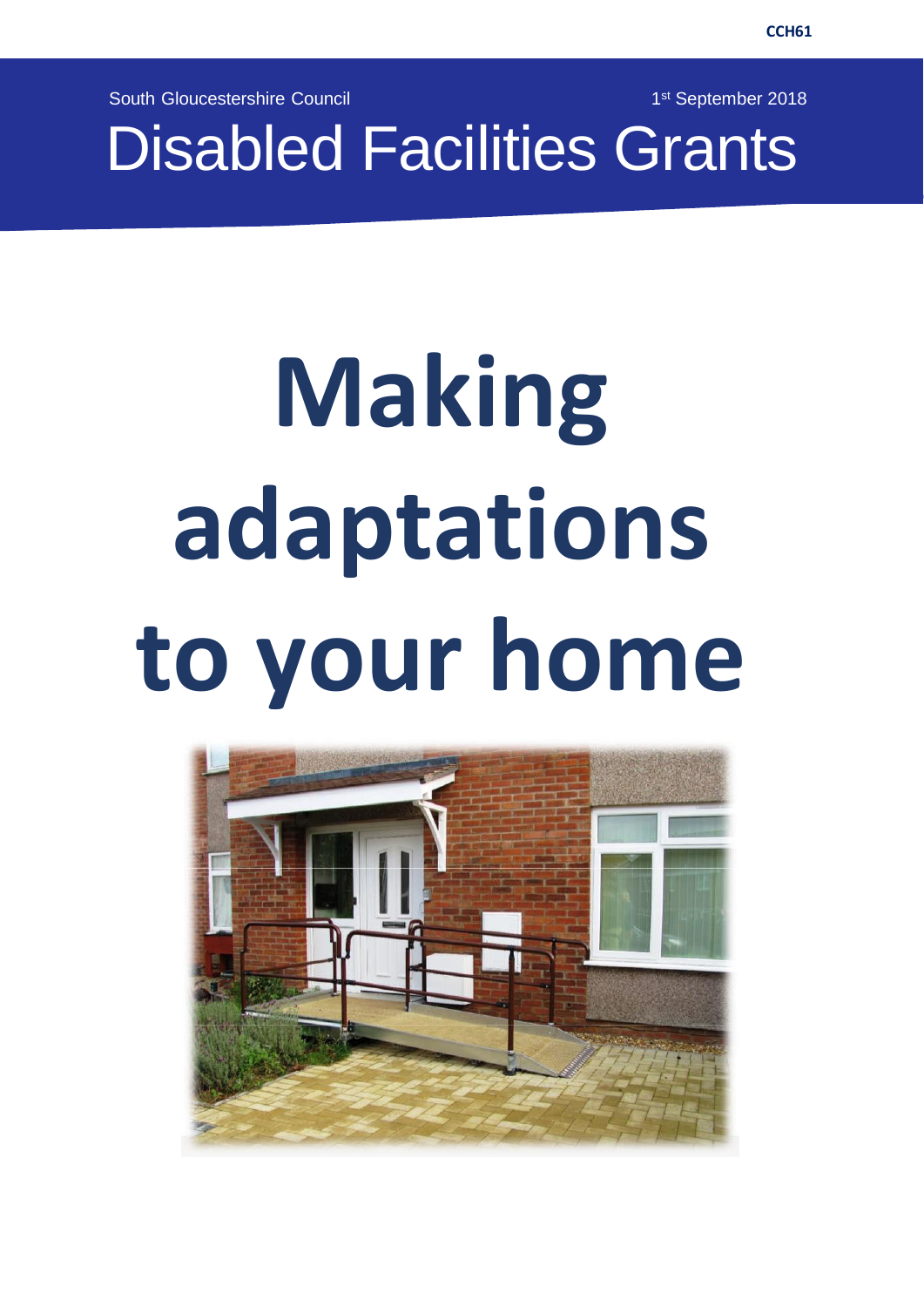#### **Contents**

| $\blacktriangleright$ |                                                                |
|-----------------------|----------------------------------------------------------------|
| $\blacktriangleright$ |                                                                |
| ➤                     | Does the Council have to assist with adaptations to my home? 4 |
| ➤                     |                                                                |
| ➤                     |                                                                |
| ➤                     |                                                                |
| ➤                     |                                                                |
| ➤                     | The role of a Private Sector Housing Officer (PSHO) 7          |
| ➤                     |                                                                |
| ➤                     |                                                                |
| ➤                     |                                                                |
| ➤                     | . 9                                                            |
| ➤                     |                                                                |
| ➤                     |                                                                |
| ➤                     |                                                                |
|                       | Removal of lifts which are no longer required 10               |
|                       | What if I am not happy with the service I am getting?  11      |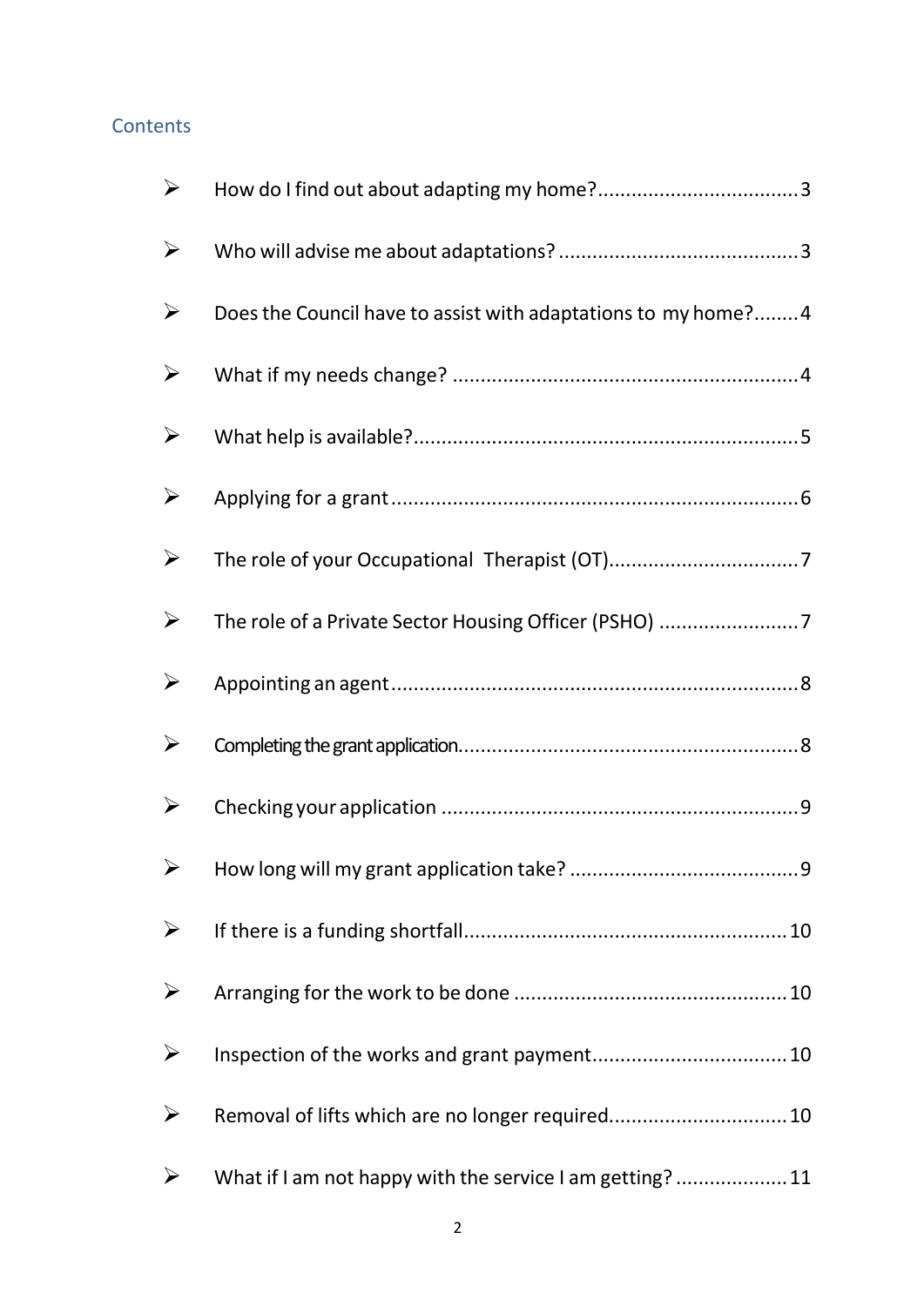# <span id="page-2-0"></span>➢ **How do I find out about adapting my home?**

To speak to someone about getting advice or to make a referral for an assessment about adaptations for a **disabled adult**, please phone:

*Children, Adults and Health Customer Service desk on 01454 868007* A Customer Services Officer will take details of your enquiry and talk to you about what will happen next.

If you are a parent or carer of a **disabled child**, or young person please contact:

*Access and Response Team on 01454 866000 or e-mail: [accessandresponse@southglos.gov.uk](mailto:accessandresponse@southglos.gov.uk)*

## <span id="page-2-1"></span>➢ **Who will advise me about adaptations?**

After you have spoken to a Customer Service officer, we may send you a self-assessment form so that you can tell us about your disability and current circumstances. When we receive your completed selfassessment form, a Senior Occupational Therapist (OT) will review your information.

To decide fully whether you are eligible for assistance, an OT will make an appointment to visit you at home. The OT will assess your needs and advise you of your eligibility for equipment and/or adaptations. You can discuss your options and choices and depending on the outcome of the assessment, the OT may signpost you to other Council departments or outside agencies.

Because of the high demand for our services, you will probably have to wait for an assessment from an OT. The length of your wait will depend on your individual circumstances and how busy the service is at that time. We aim to respond as quickly as possible.

Occasionally, we may decide, after looking at the referral, that your needs can be met without further face to face assessment. In these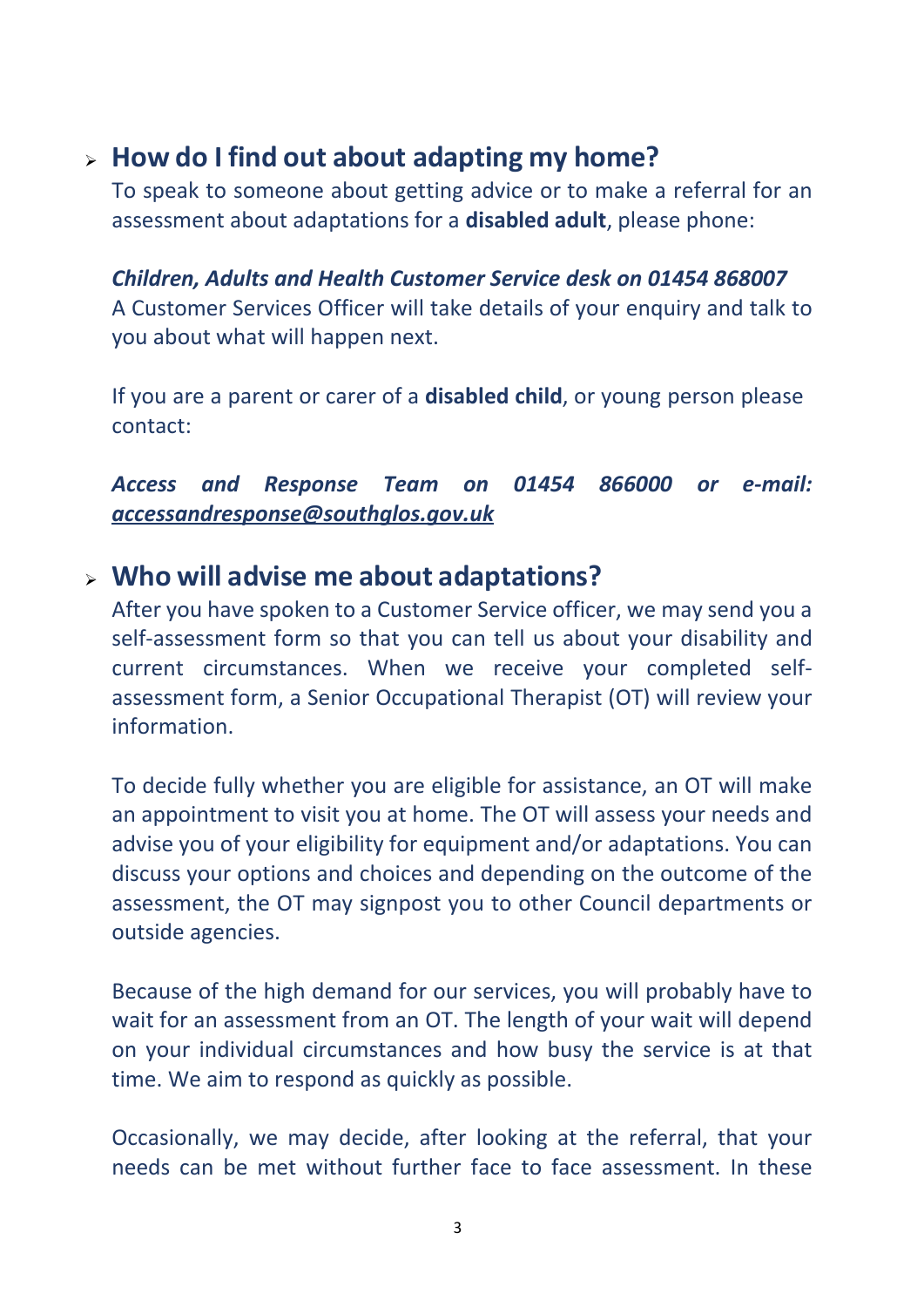cases, the request can be 'fast tracked'. This is usually for minor adaptations or equipment.

# <span id="page-3-0"></span>➢ **Does the Council have to assist with adaptations to my home?**

An adaptation may be funded by the Council if certain conditions are met. These conditions are outlined in the Housing Grants, Construction and Regeneration Act 1996. The grant for funding adaptations is called the Disabled Facilities Grant (DFG). An adaptation must be assessed by an Occupational Therapist (OT) as 'necessary and appropriate' to meet a disabled person's needs. An adaptation must also be needed to enable a disabled person to access certain essential facilities within their home. If you are eligible to enquire for a Disabled Facilities Grant, you will need to complete a test of financial resources or means test. This means test is also a condition of the grant. The means test is required to find out whether you are considered able to contribute towards the cost of the adaptation.

Another condition of the grant is that an adaptation must be 'reasonable and practicable'. We can refuse to fund adaptations if we believe a scheme is not 'reasonable or practicable'. This may depend on the age or condition of your home, whether the adaptation meets your safety requirements and/or whether other more cost-effective options can meet your needs. If adapting the property does not meet all your needs, or the work is not practicable, we will look at the option of a grant to help you to move to an alternative property.

# <span id="page-3-1"></span>➢ **What if my needs change?**

If your needs change during the time you are waiting for the OT assessment, please contact Customer Services on 01454 868007 to explain your change of circumstances. We may be able to see you more quickly, depending on how your needs have changed.

The parent or carer of a child or young person will need to talk to the Access and Response Team on **01454 866000**.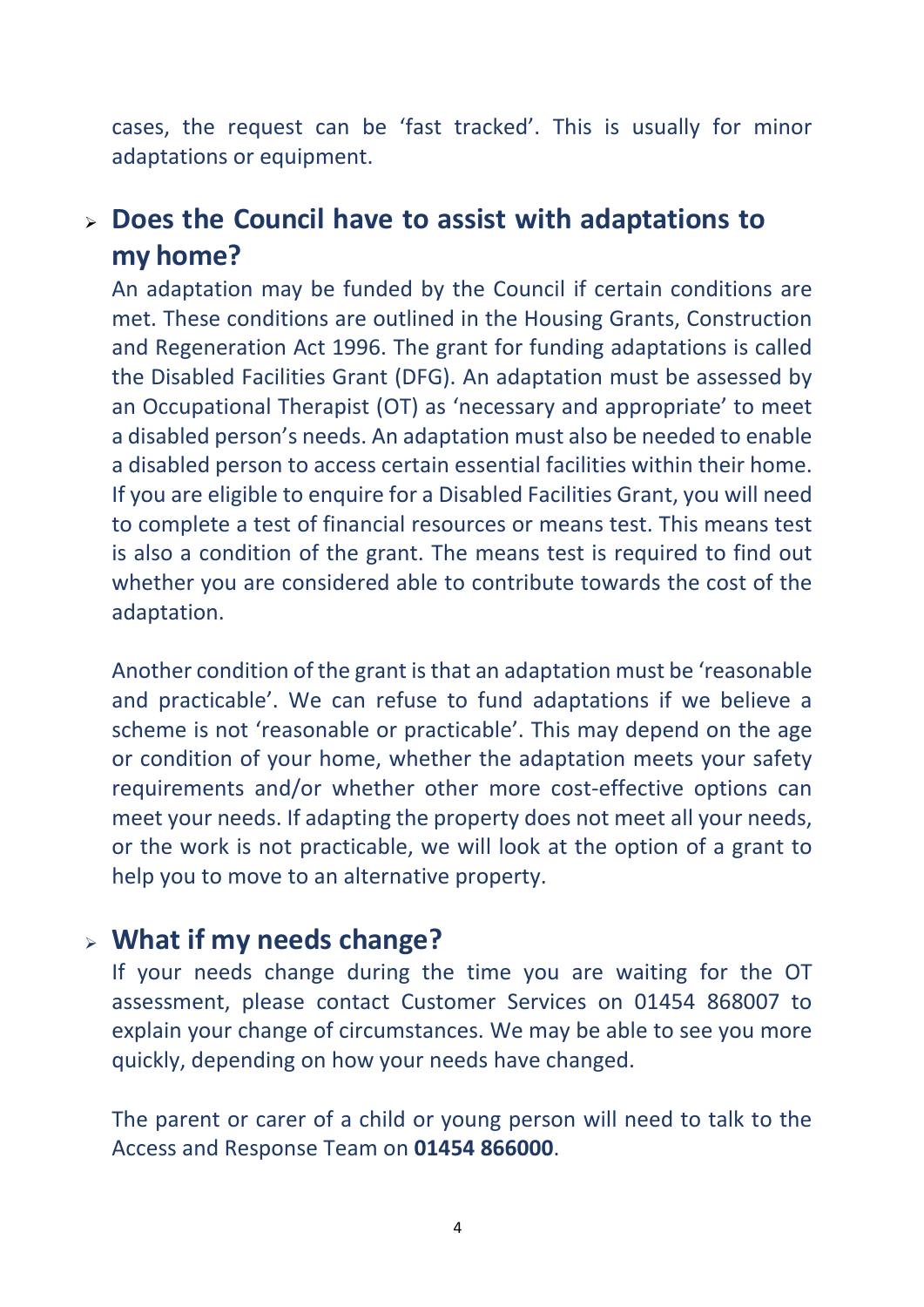# <span id="page-4-0"></span>➢ **What help is available? Minor adaptations**

If you are a disabled adult who has eligible needs, as outlined in the Care Act 2014, any minor adaptation costing £1,000 or less must be paid for by the Council. Applicants must be 18 or over and an Occupational Therapist (OT) will assess your needs and eligibility. In some circumstances a discretionary £1500 top up may fund Care Act 2014 eligible minor adaptations up to a maximum of £2500.

Some Housing Associations have their own aids and adaptation service and may help you with your needs directly. You will need to speak to your housing provider to ask them what help they can give you.



### **Major adaptations**

If you need a major adaptation to your home, an application can be made for a Disabled Facilities Grant. The applicant must have a qualifying owner's interest or tenant'sinterest in the property. The applicant is not necessarily the disabled person but may make an application on behalf of the disabled person, for example the son or daughter of a disabled parent living with them, where the son or daughter is the owner of the property.

The disabled person and their partner (if applicable) will be meanstested to determine how much, if anything, they will need to pay towards the cost. The means test for a DFG is generally more biased against income than capital.

Please note that this does not apply in the case of persons in receipt of Universal Credit, Income Support, Income Based Jobseekers Allowance, Income Based Employment & Support Allowance, Housing Benefit, Council Tax Reduction and Pension Guarantee Credit. In these instances,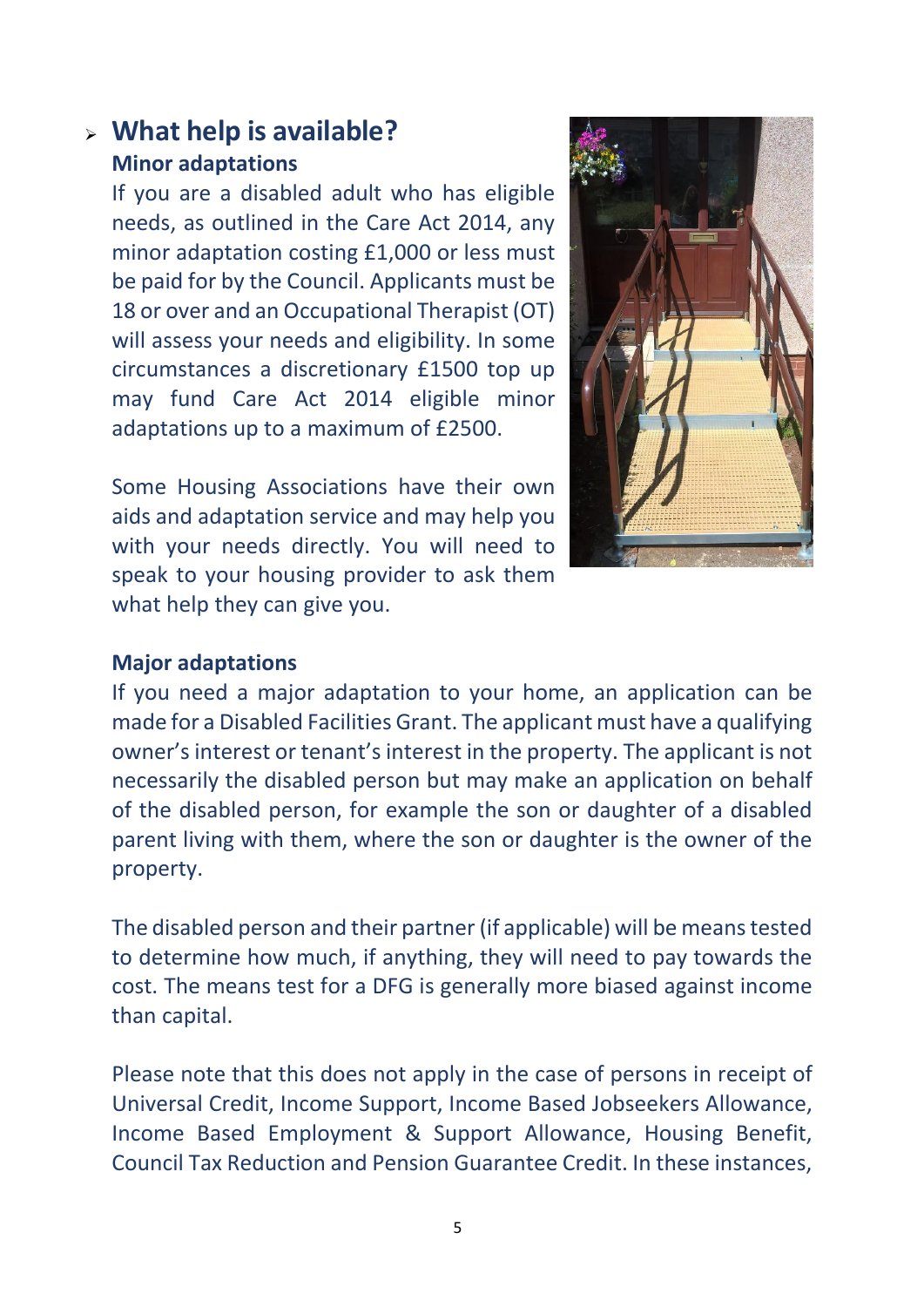the disabled person is automatically entitled to full grant for any eligible works.

In addition, there is no means testing where adaptations are proposed for the benefit of disabled children.

The maximum grant available by law is £30,000. The Council will consider additional discretionary funding of £10,000 in agreed cases, subject to available resources. If the cost of the work exceed £40,000 then additional finance in the form of a subsidised loan is available. However, in cases of hardship an interest-free loan may be available. Loans will usually be dependent on the applicant or disabled person holding an owner's interest in the property.

If grant funded adaptations cost more than £5,000 and enhance the value of the property, the Council may place a charge of up to £10,000 on the property for a period of 10 years. This will be assessed on a case by case basis.

# <span id="page-5-0"></span>➢ **Applying for a grant**

It is very important to note that you must not, under any circumstances, carry out any work to your home until you have applied for a grant and received your grant approval. If you have incurred architect's or surveyor's fees prior to approval, these can be included as part of the costs if they relate to the grant eligible scheme. You can be reimbursed at the 'grant approval stage' if you have already paid for these.

You need to check carefully whether the grant approved covers the cost of the work.

You cannot get the work done and apply retrospectively for a grant. This is not allowed by law. If you are a tenant, you will also need to get permission from your landlord before any adaptation works can be approved.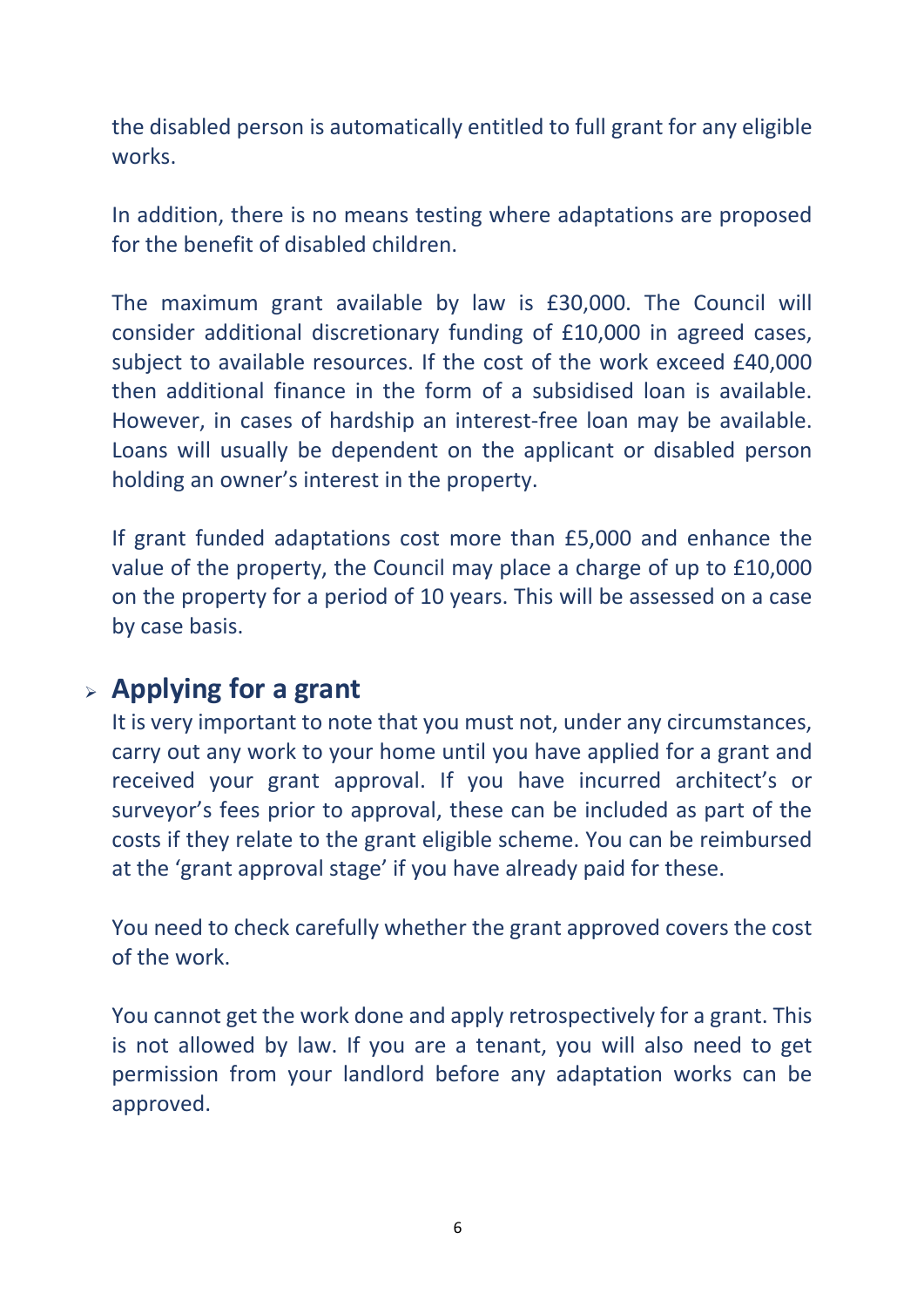# <span id="page-6-0"></span>➢ **The role of your Occupational Therapist (OT**)

The Occupational Therapist (OT) will liaise with Private Sector Housing regarding what is 'necessary and appropriate' to meet your needs. You may be invited to try out equipment and adaptations by visiting our Celestine Centre, a fully adapted house in Yate. A visit can also help you to visualise what your home may look like if equipment or adaptations are installed. Please discuss arranging a visit with your OT.

The OT will give you a Grant Enquiry Form to complete. This form gives a brief outline of your housing and financial situation to the Private Sector Housing Team, who can then carry out a preliminary means test to establish how much you may be expected to contribute towards the cost of the adaptation.

The OT can still give you advice and information about adaptations whether or not you choose to apply for a grant, and whether you are eligible for a grant.

Even if you do not apply for a grant you are more than welcome to visit the Celestine Centre, our fully adapted house, where you can see and try out products and find information on adapting your home to meet your needs. To book a visit to the house please call 01454 868126 or email **[psechousing@southglos.gov.uk](mailto:psechousing@southglos.gov.uk)**

# <span id="page-6-1"></span>➢ **The role of a Private Sector Housing Officer (PSHO)**

A Private Sector Housing Officer (PSHO) will visit you at home to decide whether the adaptation work proposed is reasonable and practicable.

They will also explain the grant process to you, helping you to complete your application and give you a more detailed assessment of how much, if anything, you may have to pay towards the cost of the works.

We advise everyone to apply for a grant, even if your contribution will cover the full cost of the works. This is because any contribution that you make now may be deducted from your contribution in any future application you make.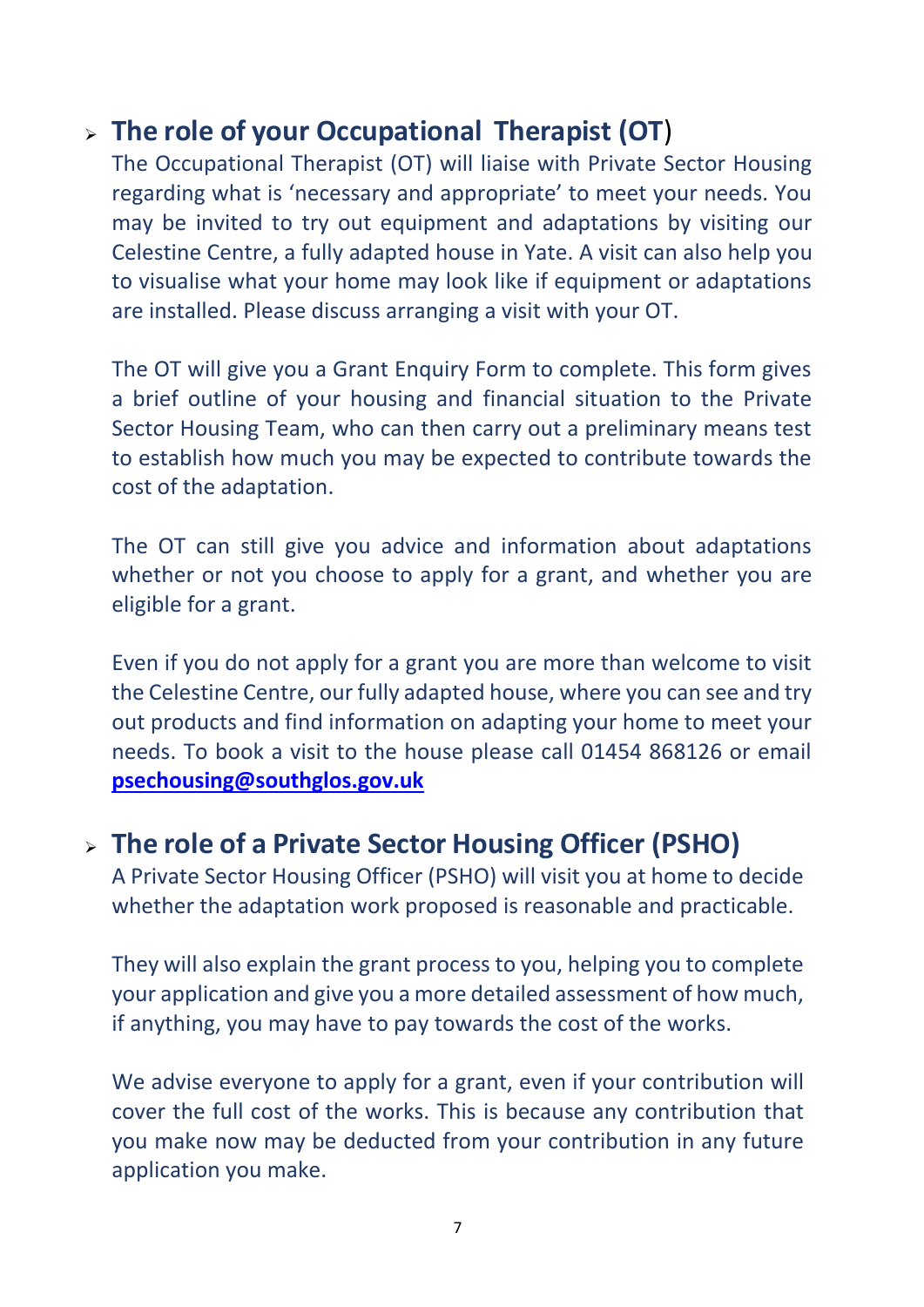# <span id="page-7-0"></span>➢ **Appointing an agent**

Some people appoint an agent to help them through the process. An agent can help you to fill in the grant application, sort out additional funding and organise the building work. The costs of the agent can be met by the grant, if a grant is approved.

Your PSHO can supply you with a list of agents, but you are not obliged to choose any of them. You can use any agent of your choice, providing that they have indicated that they will act as your agent, outlined to what extent they can help you and what fees are involved. You will need to obtain two quotes from agents and the agent with the lowest quote will be funded.

## <span id="page-7-1"></span>➢ **Completing thegrant application**

When the PSHO visits you at home they will complete the application forms and take copies of any necessary financial information, proof of your national insurance number and a current utility bill. The PSHO will assess your financial resources and will confirm whether you will get any grant, and if so, whether this will be a full or partial grant. This will normally be done electronically without the need for paper forms.

At this point you will be asked to identify three contractors you wish to quote for your works. If you are struggling to find three contractors we can provide you with a list of contractors known to us, who carry out adaptation works. Alternatively, you may find it helpful to locate contractors using the Buy with Confidence website found here: [www.buywithconfidence.gov.uk](http://www.buywithconfidence.gov.uk/)

In consultation with yourself, the OT and PSHO will agree on and produce a proposed schedule of works outlining the adaptations required to meet your needs. You will receive a copy of this schedule and the application forms. The PSHO will forward the works schedule onto your chosen contractors on your behalf. Further visits may be required by the OT and specialist equipment providers to obtain quotes.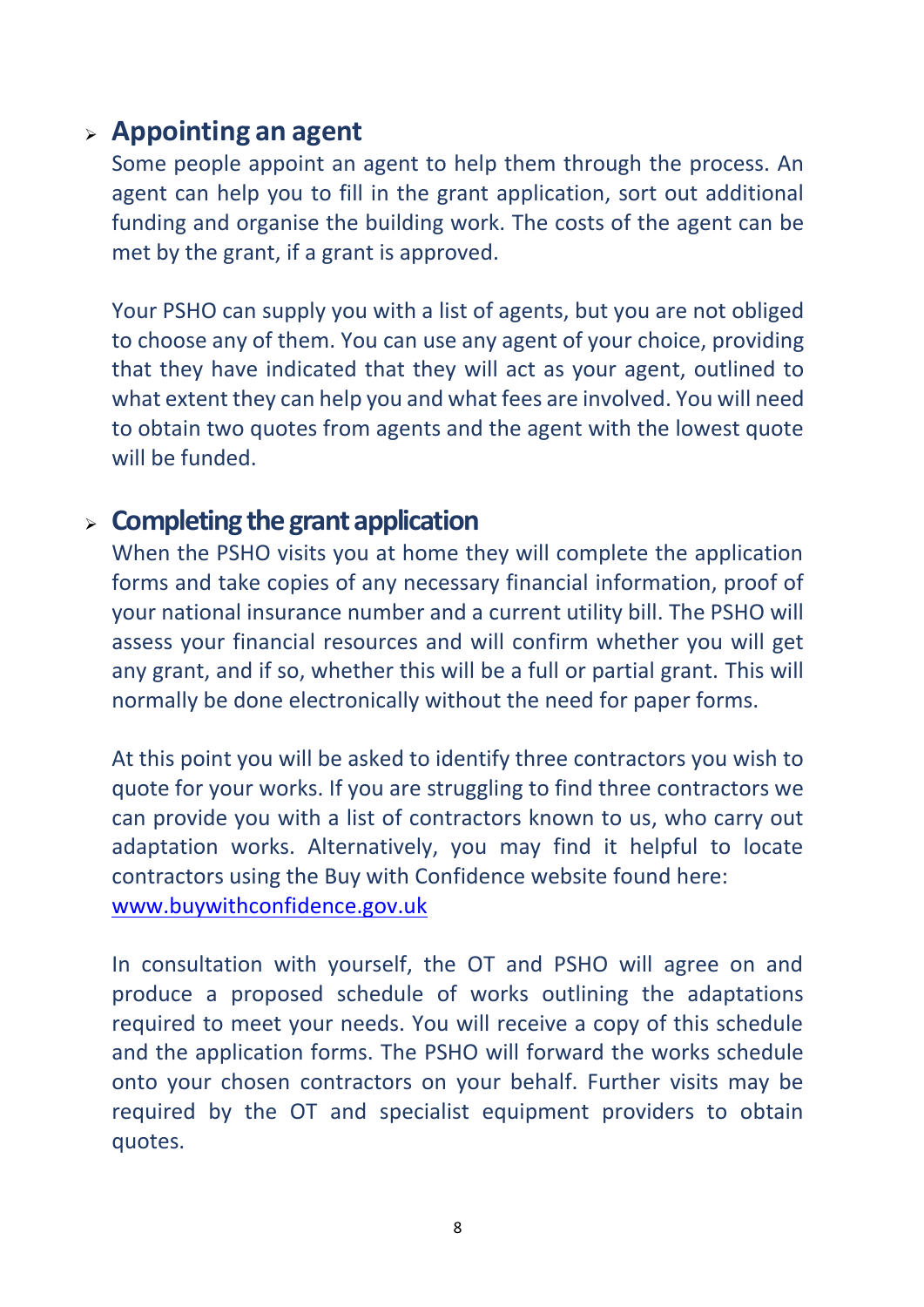You will then be contacted by each contractor so that they can arrange to visit you and quote for the works. The contract for the works will be between you and the contractor and NOT the Council and the contractor.

# <span id="page-8-0"></span>➢ **Checking your application**

The PSHO will check your application to make sure that it is complete. All quotes received will be checked to ensure that the prices submitted are fair and for the eligible works only. If the quotes are considered to be too high, they will advise you of this and give you the chance to obtain further quotes. The grant amount is approved on the lowest quote submitted, if you decide to use a contractor who is more expensive than the grant amount you will be responsible for paying any difference between the amounts.



# <span id="page-8-1"></span>➢ **How long will my grant application take?**

Private Sector Housing normally aims to process most applications within three months of receipt of the OT's referral, but if a case is complex, it may take longer.

Urgent cases are normally processed within a week of receipt of the OT's referral.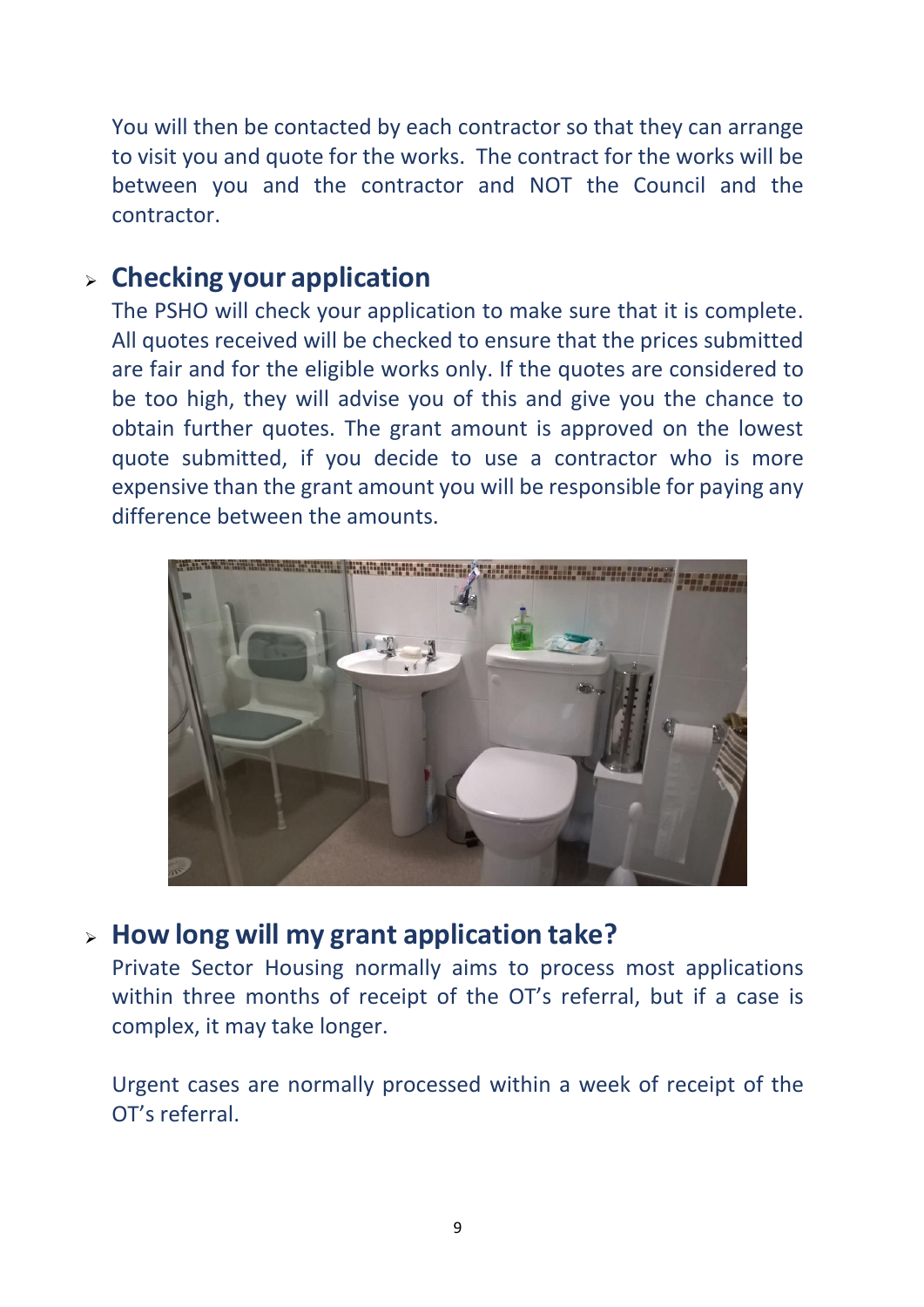# <span id="page-9-0"></span>➢ **If there is a funding shortfall**

If there is a funding shortfall and/or you have a means tested contribution, you or your agent will need to obtain funds to cover these. You may be able to find help from charitable sources. An advocate acting on your behalf may be able to advise you.

# <span id="page-9-1"></span>➢ **Arranging for the work to be done**

When you have received the formal grant approval letter from Private Sector Housing, it is up you or your agent, if you have one, to contact your contractor and organise for the work to be carried out.

# <span id="page-9-2"></span>➢ **Inspection of the works and grant payment**

The contract will be between you and the contractor. Whilst the Council have an interest in ensuring the work is undertaken to a good standard (and will assist where they can) this remains your responsibility. The Council will withhold payment where we are dissatisfied with the standard of workmanship. When the work is complete, the OT will check that the adaptation meets your needs and the PSHO will check that the works have been completed in line with the schedule of works.

You, or your agent, and your OT will be given a Satisfaction Form to sign and return to the PSH officer along with the contractor's invoice. You can choose for the grant to be paid to you or directly to your contractor. If you have a contribution to make towards the works you will be expected to pay this directly to the contractor before the council releases the grant funding.

# <span id="page-9-3"></span>➢ **Removal of lifts which are no longer required.**

Lifts (stair lifts, step lifts and through floor lifts) funded through the DFG process will belong to you. The Council will not normally remove lifts if you no longer need them. The one exception to this is for stair lifts installed by Stannah after 2014 where the Council may consider removal to enable them to be refurbished and reused.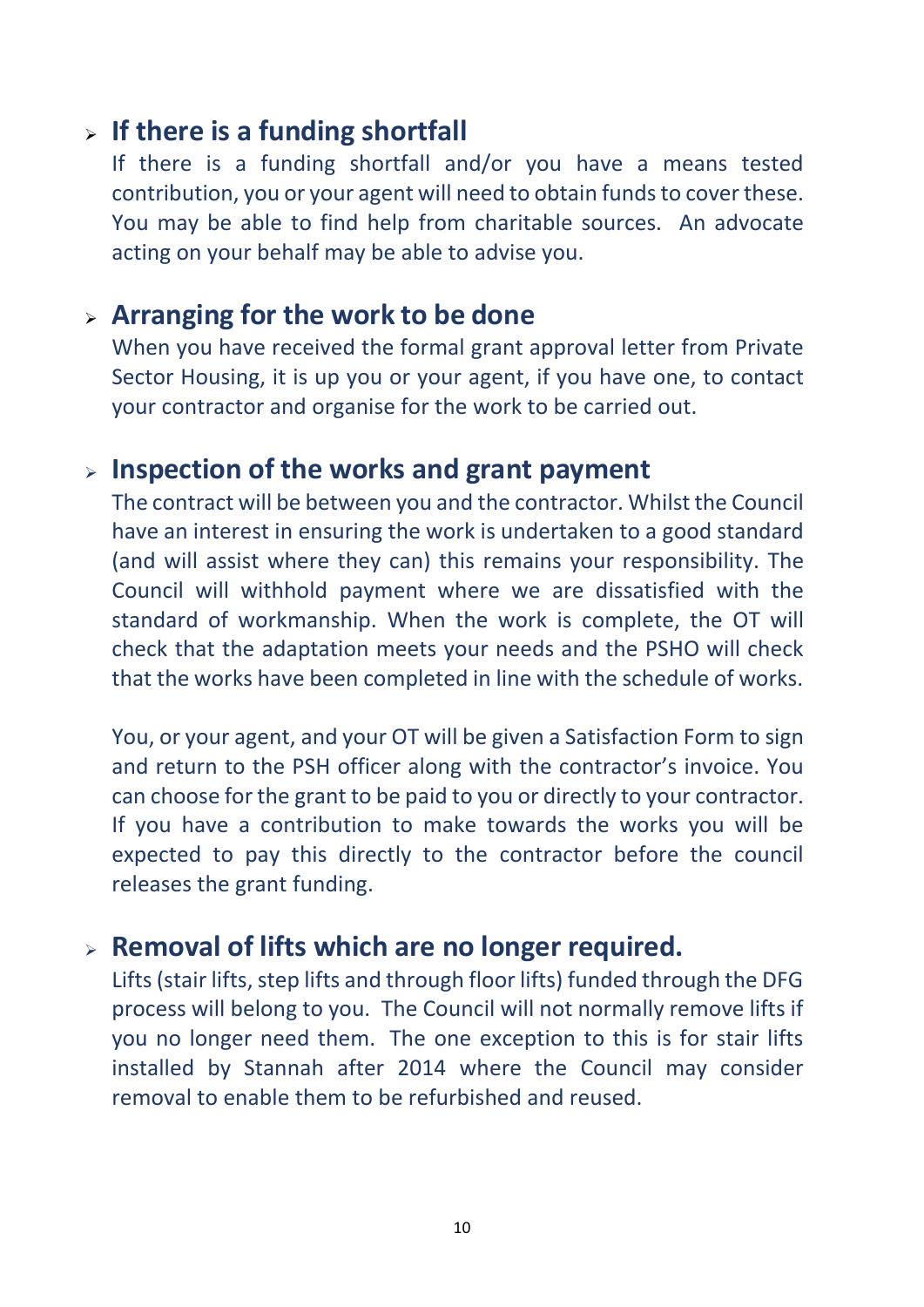# <span id="page-10-0"></span>➢ **What if I am not happy with the service I am getting?**

In the first instance you should speak with the team or service involved. Most problems can be sorted out quickly this way. You can ask a friend or relative to do this on your behalf if you wish.

For Further information about making a complaint ask for Factsheet CCH82 – "Your Feedback Counts" or you may wish to contact the Complaints and Freedom of Information Team by writing to: Freepost RTXL-YHGY-GSYS South Gloucestershire Council CA&H Department- Customer feedback Council Offices Badminton Road Yate Bristol BS37 5AF

Phone: 01454 865924 E-mail: [CAHfeedback@southglos.gov.uk](mailto:CAHfeedback@southglos.gov.uk)

A complaint can also be submitted online here: -

[http://www.southglos.gov.uk/council-and-democracy/complaints/children](http://www.southglos.gov.uk/council-and-democracy/complaints/children-adults-and-health-complaints/adult-social-care-and-public-health-complaints/)[adults-and-health-complaints/adult-social-care-and-public-health-complaints/](http://www.southglos.gov.uk/council-and-democracy/complaints/children-adults-and-health-complaints/adult-social-care-and-public-health-complaints/)

# ➢ **Useful contacts**

Children, Adults & Health South Gloucestershire Council PO Box 1955 Bristol BS37 0DE

Phone: 01454 868007 Email: [csodesk@southglos.gov.uk](mailto:csodesk@southglos.gov.uk)